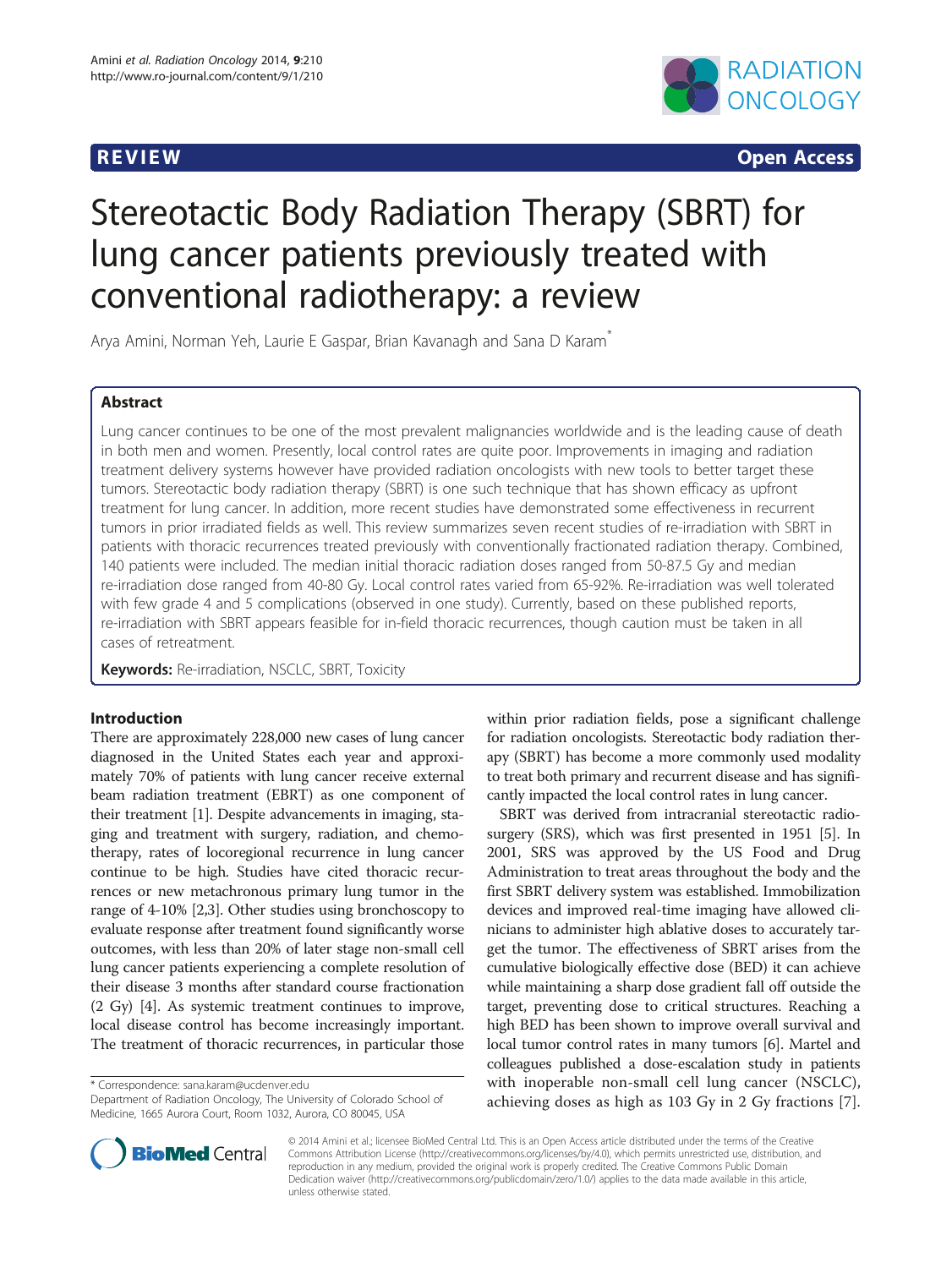The study demonstrated a sigmoid-shape dose response between dose and recurrence free survival, suggesting doses up to 84 Gy are needed to achieve greater progression-free survival. A review of 13 randomized controlled trials for palliative thoracic radiotherapy found improvements in symptom control and survival at one year with 35  $Gy_{10}$  BED schedules [[8\]](#page-6-0). Onishi et al [\[9](#page-6-0)] demonstrated a local control rate of 92% for those receiving SBRT with a BED > 100 Gy compared to 74% with a BED < 100 Gy. In addition, higher dose per fraction treatments given over a shortened timed frame in comparison to conventional fractionation may reduce the rate of repopulation in tumor cells [[10\]](#page-6-0). More comformal delivery also leads to smaller treatment field margins which in turn relates to lower toxicity and is especially important in the setting of re-irradiation.

For recurrent disease in the thorax, especially within the previous radiation field, salvage surgery is typically avoided. Therefore most institutions favor chemotherapy. Unfortunately the current response rates for second and third line chemotherapy remain quite poor, leaving fairly few options for these patients [\[11](#page-6-0)]. The use of reirradiation has been studied in several regions of the body, most notably in the head and neck. Overall, retreatment in these studies was well tolerated and local control rates were acceptable [\[12,13\]](#page-6-0). For example, a phase I SBRT, dose-escalation, re-irradiation study for patients with relapsed head and neck squamous cell cancer demonstrated tolerable side effects in those treated up to 44 Gy in 5 fractions given over 2 weeks [[12](#page-6-0)]. Treatment response was observed in up to 76% of patients in the study, with a median disease free progression of 4 months. There were no grade 3 or 4 toxicities. Extrapolating from this data and the manuscripts reviewed here, SBRT is suggested to be an advantageous approach for recurrent NSCLC after prior conventional radiation.

# SBRT in recurrent thoracic tumors

# SBRT for lung tumors

SBRT for primary treatment of early stage lung cancer has been well established with multiple prospective trials [[14\]](#page-6-0). Local control rates for early stage lung cancer using SBRT are greater than 90% [\[15](#page-6-0)-[17](#page-6-0)]. The initial phase I study assessing dose escalation using SBRT for inoperable lung cancer used starting doses of 24 Gy in 3 fractions [[15\]](#page-6-0). The maximum-tolerated dose was never achieved for T1 tumors while T2 tumors reached 60-66 Gy in 3 fractions with tolerable toxicities. Dose limiting toxicities for larger tumors (5-7 cm) included bronchial injury, pneumonia, and pericardial effusion. The phase II study used a total dose of 60-66 Gy in 3 fractions [\[18](#page-6-0)]. Three-year cancer-specific survival in this study was 81.7%. Grade 3 to 5 toxicity occurred more commonly in central tumors (27.3% versus 10.4%) [\[19](#page-6-0)]. While there

are a number of studies describing upfront SBRT for NSCLC, there is little data describing the use of SBRT in the re-irradiation setting for NSCLC.

The following section will present fairly recent data on SBRT for lung cancer patients previously treated with conventional fractionation. There are a number of limitations addressed in these studies. Overall patient numbers are few and follow up is short. Patient selection and population heterogeneity in those retreated provides some difficulty when comparing results of these studies conducted at the various institutions discussed. Patients included in the study had re-irradiation at any location in the thorax, not necessarily overlapping the initial field of treatment and often times in a separate ipsilateral or contralateral lobe. Toxicity rates and outcomes would likely vary substantially depending on the proportion of patients retreated with true overlapping fields. In addition, the radiation delivery technique and dosing used is quite variable across these studies. Lastly, there is selection bias in those receiving reirradiation as they are usually better equipped to tolerate re-irradiation and usually have limited systemic progression compared to those who are not candidates [[20](#page-6-0)].

### Summary of re-irradiation studies

SBRT for thoracic re-irradiation has only recently been published (Table [1](#page-2-0)). These studies are small in nature. Several as will be mentioned include both re-irradiation in and outside the original treatment field. The first is a retrospective study conducted at MD Anderson analyzing outcomes in retreated lung cancer patients with SBRT [[21](#page-6-0)]. The study included all thoracic re-irradiation cases (both in and outside the original treatment field). In field re-irradiation including any overlap within the prior high dose region defined as >30 Gy. The most common reirradiation regimen was 50 Gy in 4 fractions (72% of patients). Local control rates were 92%. Three out of the 22 intrathoracic failures occurred within the SBRT field and of those, 2 had received suboptimal dosing and coverage. Patients treated for out-of-field relapses had improved progression free survival time as compared to patients with in-field relapses. Median overall survival at 2 years was 59%. Toxicities noted in the study included grade 3 pneumonitis (28%), grade 3 esophagitis (8%), grade 3 skin changes (6%), and grade 3 cough (3%). Grade 3 pneumonitis correlated with retreatment of out-of-field relapse  $(p =$ 0.03). No grade 3 pneumonitis was observed with in-field retreatment. There were no grade 4 or 5 toxicities reported.

Stanford University recently published their SBRT reirradiation experience as well [\[22\]](#page-6-0). The study included 15 patients treated with SBRT to in-field recurrences alone. This included patients initially treated with either conventional fractionation  $(n = 11)$  or SBRT  $(n = 4)$ . They compared this cohort to those patients at their institution who received primary SBRT as their initial treatment. Median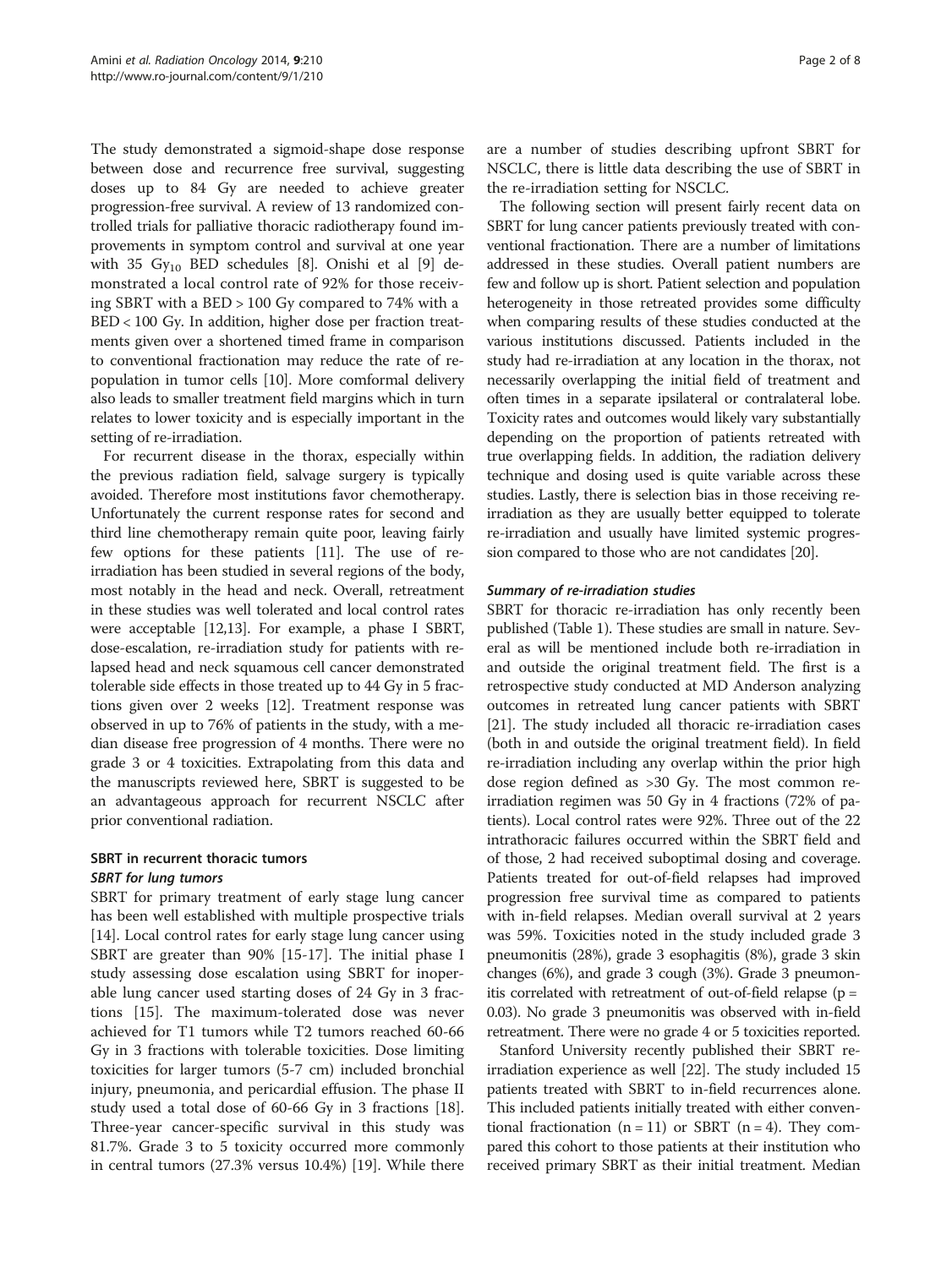# <span id="page-2-0"></span>Table 1 SBRT Thoracic Re-irradiation Studies

| Study                                  | Coon et al [24]       | Kelly et al [21]                                                                                    | Trakul et al [22]                                                                                            | Reyngold et al [23]                                                                                                                          | Ester et al [25]                                            | Trovo et al [27]                                                             | Seung et al [26]                                       |
|----------------------------------------|-----------------------|-----------------------------------------------------------------------------------------------------|--------------------------------------------------------------------------------------------------------------|----------------------------------------------------------------------------------------------------------------------------------------------|-------------------------------------------------------------|------------------------------------------------------------------------------|--------------------------------------------------------|
| Number of<br>Patients                  | 12                    | 36                                                                                                  | 15                                                                                                           | 39                                                                                                                                           | 13                                                          | 17                                                                           | 8                                                      |
| First Radiation<br>Dose                | n/a                   | 61.5 Gy (range 30-79.2)                                                                             | Median BED 87.5 Gy<br>(range 60-112.5)                                                                       | 61.0 Gy (30-80)                                                                                                                              | 61.2 Gy (median)                                            | 50-60 Gy                                                                     | 50-68 Gy                                               |
| Time Between<br>Treatments<br>(median) | n/a                   | 22.0 mo (range 0-92)                                                                                | 16 mo (range 5-80)                                                                                           | 37.0 mo (range 1-180)                                                                                                                        | 19.7 mo (range 4.7-84.7)                                    | 18 mo (range 1-60)                                                           | 367.0 mo (range 8-57)                                  |
| Re-irradiation Dose                    | 60 Gy                 | 50 Gy (72%), 40 Gy<br>(17%), Other (11%)                                                            | median BED 80 Gy<br>$(60-112.5)$                                                                             | median BED 70.4 Gy<br>(range 42.6-180)                                                                                                       | $9-10$ Gy $x5$                                              | 30 Gy (5-6 fx)                                                               | 12 Gy x4, 10 Gy x5, 8<br>Gy x5, 20 Gy x3               |
| Target Size (range)                    | median GTV 14.3<br>CC | tumor (median) 1.7 cm<br>(range 0.6-3.8)                                                            | 14.2 ml (range 2-57.7)                                                                                       | median GTV 19.0 cc (0.7-227)                                                                                                                 | n/a                                                         | n/a                                                                          | n/a                                                    |
| Follow up<br>(median)                  | $12 \text{ mo}$       | 15 mo (range 4-45)                                                                                  | 15 mo (range 4-65)                                                                                           | 12.6 mo (range 1.3-47.5)                                                                                                                     | 11.4 mo (0.9-38.3)                                          | 18 mo (range 4-57)                                                           | 18 mo (range 11-20)                                    |
| Local Control                          | 92%                   | 92%                                                                                                 | 65.5%                                                                                                        | 77% (1-year LPFS)                                                                                                                            | 92%                                                         | 86%                                                                          | 86%                                                    |
| Overall Survival                       | 67% (1-year)          | 59% (2-years)                                                                                       | 80% (1-year)                                                                                                 | 22.0 months (MS)                                                                                                                             | n/a                                                         | 59% (1-year)                                                                 | n/a                                                    |
| <b>Toxicity</b>                        | no G3                 | G3 pneumonitis (28%),<br>G3 esophagitis (8%), G3<br>skin (6%), G3 cough<br>(3%), No G4/5 toxicities | chest wall pain (6.7%),<br>esophagitis (0.9%), no G2<br>or higher pneumonitis,<br>no G4 or higher toxicities | G2 pulmonary (18%), G3<br>pulmonary (5%), G2/3 chest wall<br>pain (18%), G2/3 fatigue (15%),<br>G2-4 skin toxicity (5%), no G5<br>toxicities | G2 pulmonary (7.7%),<br>G3 pulmonary (7.7%),<br>no G4 or G5 | G3 pneumonitis<br>$(23%)$ , G5<br>pneumonitis (6%),<br>G5 hemoptysis<br>(6%) | G1 cough (13%), G1<br>pain (13%), G2<br>dyspnea (100%) |

n/a: not available; mo: months; G: grade.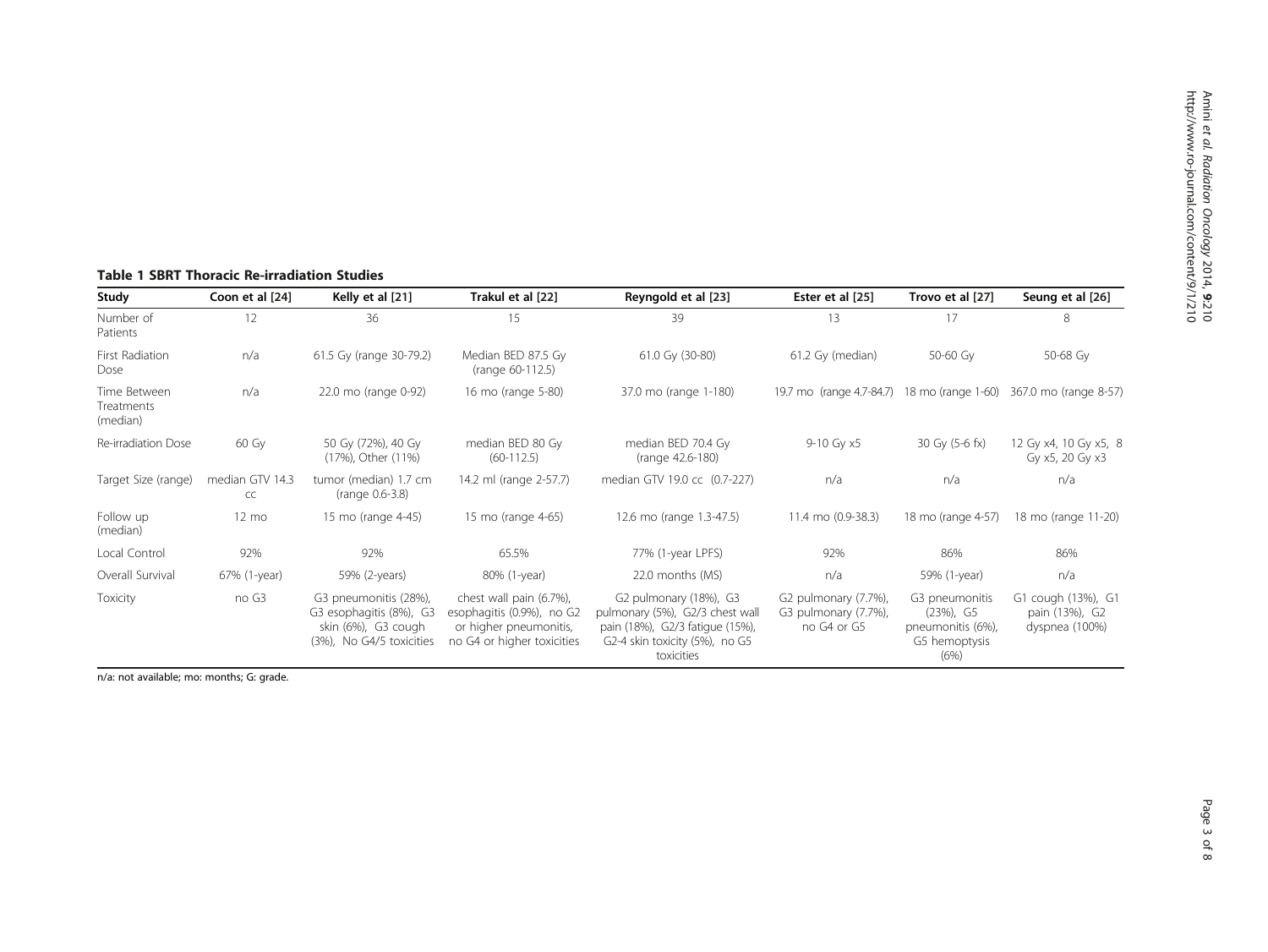biologic effective dose (BED) for re-irradiation was 80 Gy. When comparing outcomes of SBRT for recurrent in-field tumors compared to up front SBRT for primary/initial treatment, 12-month local control rates were 65.5% compared to 92.1% respectively. Kaplan-Meier estimates demonstrated those with a shorter interval between treatments  $(\leq 16$  months) had lower rates of local control (46.5% vs. 87.5%,  $p = 0.042$ ). Re-irradiation was well tolerated in all cases, including grade 2 or higher pneumonitis (11.6%), chest wall pain (6.7%) and esophagitis (0.9%). One individual developed ipsilateral vocal cord paralysis which may have been treatment related as the treated site was located adjacent to the aortic notch.

Reyngold et al [\[23](#page-6-0)] also recently published the results of 39 patients with prior intra-thoracic conventional radiation who underwent SBRT for either a new primary, recurrent (in or out-of-field) or metastatic lung tumor at Memorial Sloan Kettering Cancer Center. Of the 39 patients retreated, 22 (56%) individuals had overlap with prior radiation fields. Multiple SBRT regimens were included: 60 Gy, 50 Gy and 48 Gy in 3 fractions, 40-45 Gy in 5 fractions, 20-22 Gy in 1 fraction, 32-35 Gy in 4-5 fractions, and 27.5-30 Gy in 5 fractions. The local progression free survival (LPFS) rates at 1- and 2-years for the entire cohort were 77% and 64% respectively. Toxicities included grade 2 or 3 pulmonary (dyspnea, hypoxia, cough, pneumonitis) (23%), chest wall pain (18%), fatigue (15%), and skin/soft tissue breakdown (5%). There were no reported grade 5 toxicities. SBRT doses with a  $BED_{10} \geq 100$  Gy vs. < 100 Gy and overlap with the prior radiation field did not correlate with pulmonary toxicity. Factors associated with improvement in LPFS were no overlap with the prior radiation field (p = 0.04), BED<sub>10</sub> ≥ 100 Gy ( $p = 0.04$ ), time interval greater than 36 months between treatments ( $p = 0.05$ ),  $PTV < 75$  cm<sup>3</sup> ( $p = 0.03$ ), and KPS  $\geq 80$  (p = 0.03).

Coon et al [\[24\]](#page-6-0) published their data from the University of Pittsburgh Cancer Center. The study included 12 patients with residual/recurrent lung cancer after previous treatment. Patients were treated to a dose of 60 Gy in 3 fractions, prescribed to the 80% isodose line. After a median follow up of 12 months, local control rates were 92% in patients with recurrent lung cancer. Treatment was well tolerated with one grade 2 radiation pneumonitis and another patient with exacerbation of chronic obstructive pulmonary disease, which reportedly was treatment and/or tumor related with no grade assigned. The University of Minnesota recently presented their re-irradiation experience as well [[25\]](#page-6-0). Ten patients included had initially received conventional fractionation followed by re-irradiation with SBRT. Local control rates were 92% and pulmonary toxicities included one grade 2, one grade 3, and no grade 4 or 5 complications. Seung et al [[26](#page-6-0)] looked at their institutional experience as well, including 8 patients retreated with SBRT after definitive radiation therapy and found local control rates of 86%. Pulmonary toxicities include one grade 1 cough, one grade 1 pain, eight grade 2 dyspnea with no grade 3 or greater side effects.

Most recently, a group in Italy published their retrospective data on 17 patients with in-field centrally located NSCLC who received re-irradiation with SBRT [[27\]](#page-6-0). Centrally located tumors were defined as being located 2 cm in all directions around the proximal bronchial tree. All patients included were treated with prior conventional radiation therapy (50-60 Gy in 20-30 fractions) and only in-field recurrences were included. The SBRT dose given was 30 Gy in 5 or 6 treatments with cumulative doses ranging from 87-100 Gy. With a follow up of 18 months, local control rates were 86% with 1 and 2 year overall survival rates of 59% and 29% respectively. The significance of this study was the reported grade 5 toxicities, which included one patient who died of hemoptysis 2 months after finishing treatment and another patient who died from pneumonitis 4 months after treatment. Patients in the study who developed grade 3-5 pneumonitis had a higher heart maximum dose (Dmax), a minimum dose to at least 5% of the heart volume (D5) mean of 10 Gy, and a minimum dose to at least 10% of the heart volume (D10) mean of 3 Gy  $(p < 0.05)$ .

#### **Toxicities**

As there is relatively little data published on reirradiation using SBRT, the side effect profile is still not fully characterized. Acute toxicities from SBRT may be as common as 40% and include fatigue, skin erythema, hematologic suppression and cough; late toxicities are less common and included pneumonitis, scarring, worsening pulmonary function, chest wall pain, rib fractures, esophageal injury and brachial plexopathy [[28](#page-6-0)]. Pneumonitis appears to be the most common side effect from retreatment, up to 40% in some cases [[21\]](#page-6-0). Liu et al [\[29](#page-6-0)] analyzed rates of pneumonitis in those receiving conventional fractionation followed by re-irradiation with SBRT for recurrent disease. Rates of severe pneumonitis were common (20.8%), with predictive factors including performance status, forced expiratory volume in one second (FEV1), initial planned tumor volume (PTV) including bilateral mediastinum, and those receiving doses  $\geq 20$  Gy (V<sub>20</sub>) to 30% or more of the composite volume. In general, long term side effects in these patients are more difficult to assess given the shortened median survival in patients with recurrent lung tumors. Evans et al [[30\]](#page-6-0) found grade 5 aortic toxicities as high as 6% in patients with composite doses  $\geq$  120 Gy to the aorta, making note that both severe and fatal toxicities can and do exist. As described earlier, Trovo et al [\[27](#page-6-0)] unfortunately experienced two treatment-related deaths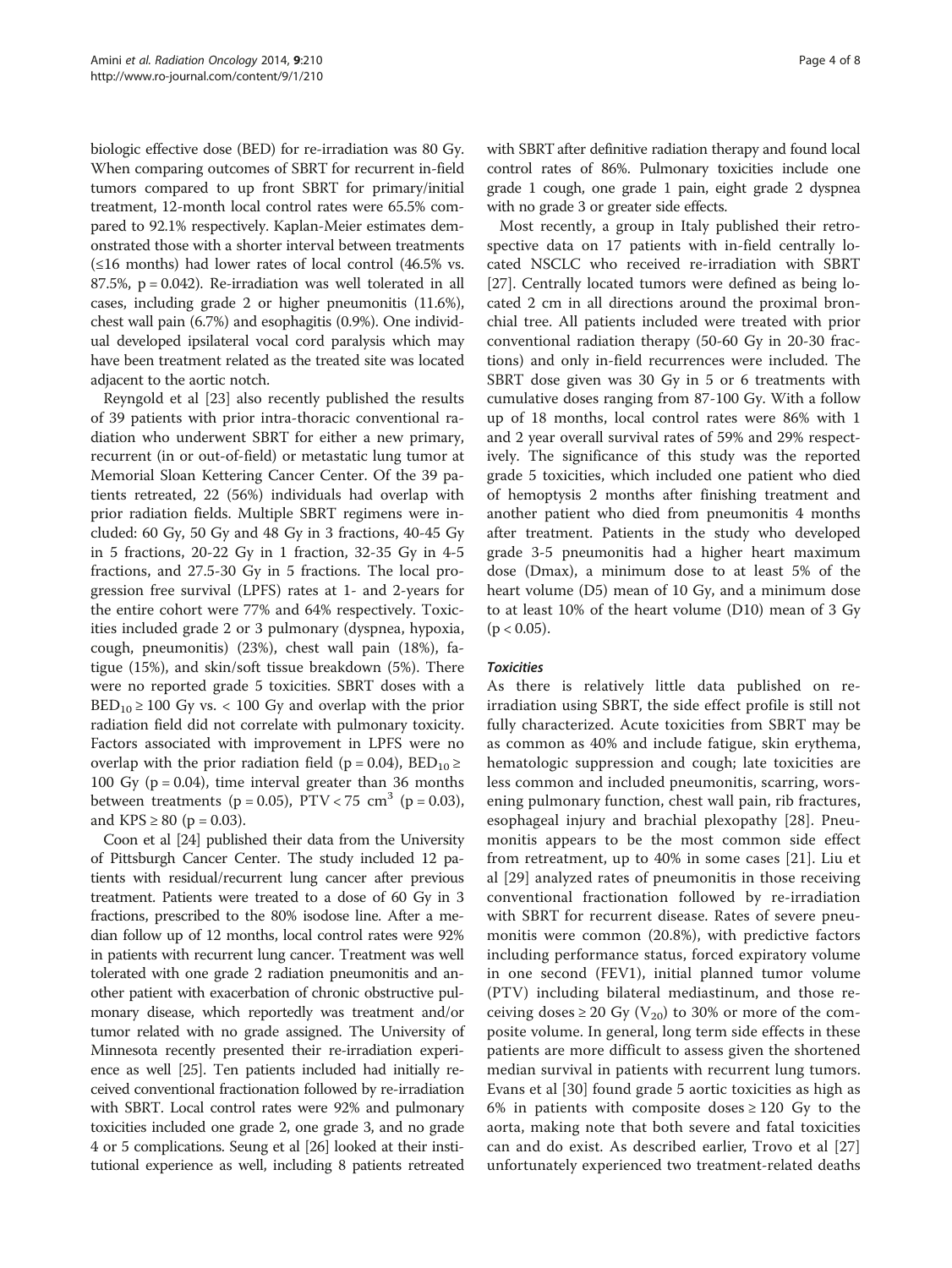in their re-irradiation study as these were centrally located recurrences. With fairly high rates of toxicities seen in multiple thoracic re-irradiation studies as described above, physicians must remain vigilant to normal tissue structure doses, especially in cases of reirradiation near critical structures.

# **Discussion**

For many patients, especially in the recurrent setting, surgery may not be a feasible option. Other local therapy approaches such as radiofrequency ablation (RFA) have also been studied for NSCLC but local control rates overall are lower when compared to SBRT [\[31\]](#page-6-0). Therefore, when administered safely, as demonstrated in the studies discussed here, SBRT is a viable option for in-field or out-of-field lung recurrences. Evidence shows high rates of local control for early-stage NSCLC but there is limited data on re-irradiation using SBRT. As discussed earlier, present studies include a heterogeneous population of patients initially treated with conventional fractionation followed be both in-field or out-of-field recurrences treated with SBRT. Other than Trovo et al [[27](#page-6-0)] which included centrally located recurrences, other re-irradiation studies did not define the location of the recurrences or comment on correlation between toxicity and central versus peripheral re-irradiation. Longer follow up is needed to further evaluate late toxicity which is often a concern with high dose fractionation.

However, based on the data reviewed here, use of SBRT for lung re-irradiation, when accounting for normal-tissue tolerance and location in relation to critical structures, may be a reasonable salvage option for patients. With improved imaging and radiation techniques, treatment modalities such as SBRT will continue to grow and be more commonly utilized throughout the country. Much of this stems from better targeting with the use of state of the art image guidance. The introduction of positron emission tomography (PET) and computerized tomography (CT) for example has come to play large role in diagnosing, staging, and providing radiation oncologists with the ability to further optimize treatment plans, treating smaller volumes with more precise targeting [[32](#page-6-0)-[35](#page-6-0)]. Results from the ACRIN 6668/RTOG 0235 trial recently published found post-treatment tumor standardized uptake value (SUV) to be predictive of outcomes and survival [\[36](#page-6-0)]. In addition, PET scans have allowed for earlier detection of small, solitary tumors and will continue to play a major part in identifying early recurrences that may be amenable to re-irradiation with SBRT [\[37](#page-6-0)]. Incorporation of PET for planning purposes also provides better delineation of the tumor itself, thus reducing volume and allowing radiation planners to meet normal-tissue toxicity parameters, especially in the setting of re-irradiation. For example, PET can help delineate primary tumors from atelectasis, thus

decreasing final target volumes [[38](#page-6-0)]. Use of PET therefore could play a role in not only identifying early stage lung tumors, but also assisting in better target delineation during treatment planning. The additional challenge of treatment planning is accounting for tumor motion. There are several techniques to evaluate tumor motion and assist in treatment planning, including four-dimensional (4D) CT, respiratory gating and active breathing control [[39](#page-6-0)-[41](#page-6-0)]. Three-dimensional (3D) assessment of a tumor can be obtained by repeating CT scans acquired asynchronously based on breathing patterns or CT scans can be repeated at different states of a breathing cycle to define tumor motion [\[10,42](#page-6-0)]. These techniques help to provide more accurate dose delivery, allowing radiation oncologists to deliver higher doses with greater conformality and accuracy while minimizing toxicity [[43](#page-6-0),[44](#page-7-0)].

Despite improvements in radiation delivery techniques and biologic advances in chemotherapy, locoregional control continues to remain a challenge in thoracic tumors, with failure rates as high as 85% [\[20,](#page-6-0)[45](#page-7-0)]. Furthermore, retreatment of locoregional recurrences can be quite difficult as therapeutic options are still relatively limited. Options other than SBRT include conventional or hypofractionated re-irradiation. A recent review included eleven studies reporting outcomes for thoracic re-irradiation of locally recurrent non-small cell lung cancers (NSCLC) with conventional or hypofractionated doses [\[46\]](#page-7-0). The studies included in this review rarely used intensity modulated radiotherapy (IMRT) and none included retreatment with SBRT. The goals of re-irradiation for the majority of these patients were palliative. Symptom control ranged broadly from 33% - 100%, with significant improvements observed in rates of hemoptysis, cough, chest pain and dyspnea. Median survival times following re-irradiation ranged from 5 to 14 months while one and two-year survival rates ranged from 8.7 to 59% respectively. The review also demonstrated a trend for longer survival times with higher doses of radiation and found that overall high grade toxicity was relatively low (3-5%). Toxicities were mostly grade 1-3, including pneumonitis, rib fractures, skin toxicity and esophagitis. One treatment-related death secondary to pneumonitis versus tumor progression was reported.

Considering re-irradiation with more conventional fractionation over five to six weeks with chemotherapy may be an option but can be difficult for some patients to tolerate as many lung cancer patients also present with a host of co-morbid illnesses, contributing to their poor performance status. For elderly patients with poor prognostic factors including weight loss, Karnofsky performance status (KPS) scores < 70 and additional health comorbidities, chemotherapy and more conventional dosing with reirradiation given over 4-6 weeks may be difficult to tolerate [[47](#page-7-0)]. Several studies have demonstrated the significant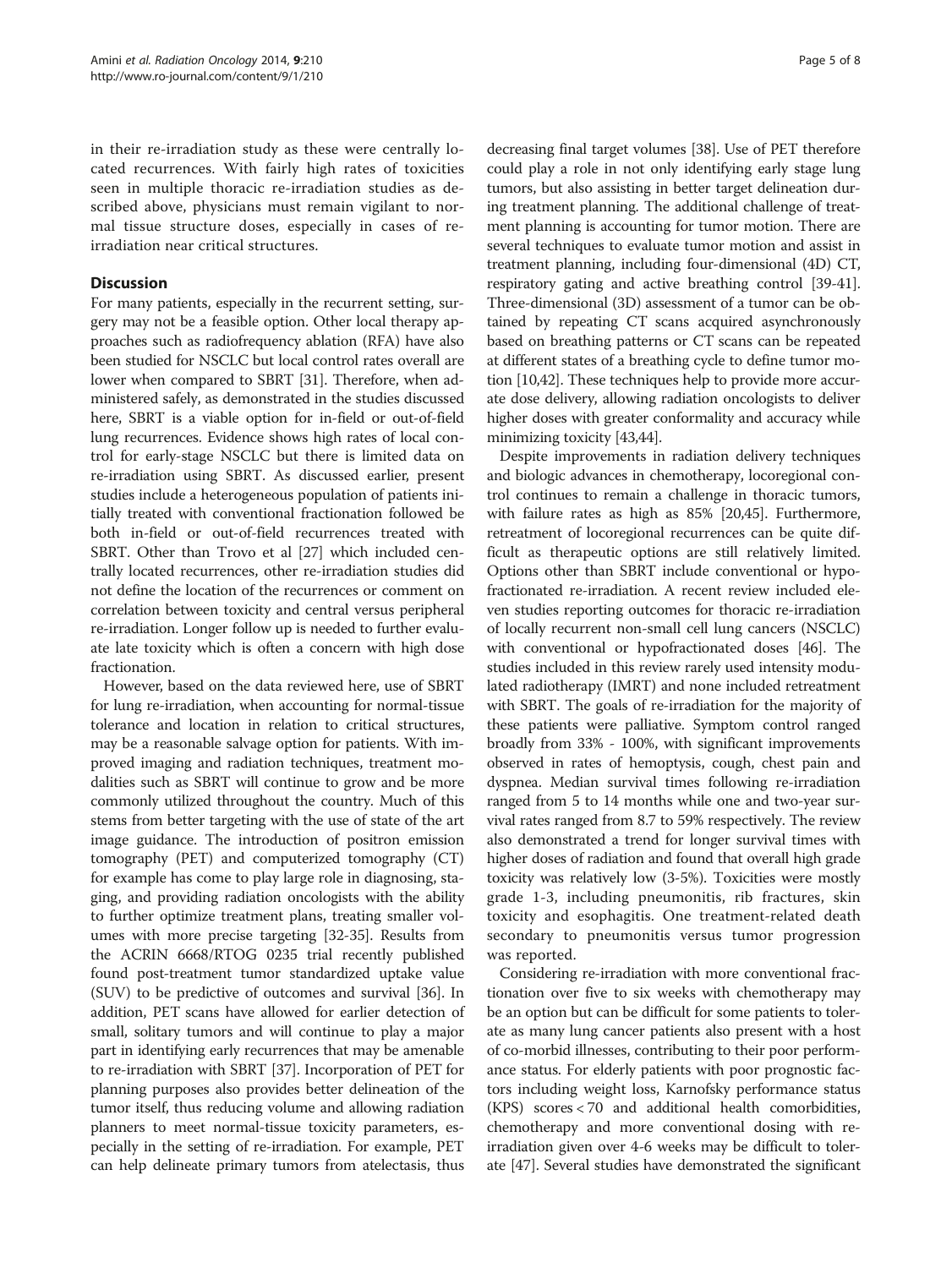<span id="page-5-0"></span>rates of increased toxicity and overall worse survival in elderly patients with multiple co-morbidities treated for lung cancer [[48,49\]](#page-7-0). This population in particular, may benefit substantially from SBRT, as it can be delivered in a much shorter treatment course making it more convenient and tolerable for the patient. Lastly, stereotactic radiotherapy provides a shortened treatment interval, which can be effective in local tumor control while minimizing dose fall off to nearby critical structures. Radiation oncologists however must continue to remain cognizant as toxicities can be high and fatal as was demonstrated in the recent Italian study described earlier [\[27\]](#page-6-0).

There are some limitations in the literature reviewed in this manuscript. All studies include a short median follow up, ranging from 11-18 months. This is not only pertinent when analyzing local control rates but also late toxicities including lung fibrosis which more commonly occurs 1-2 years after the completion of radiation [\[50\]](#page-7-0). Radiation treatment changes on lung parenchyma often are not visible until 2-3 years following treatment [\[51,52\]](#page-7-0). In addition, SBRT is more feasible for smaller volume recurrences given normal tissue constraints, especially in the setting of re-irradiation. As described earlier, the described literature has small patient numbers and includes a heterogeneous population with some patients included with re-irradiation within the previous field or outside it making interpretation of some of these studies very difficult. Description of the initial treatment is also lacking so concluding dose per fraction (conventional vs. hypofractionation) is not clearly defined. Lastly, several important factors are not described in the manuscripts presented, including the number of central tumors retreated, inclusion of both BED and physical dose in the papers, and correlation of severe toxicity and cumulative re-irradiation dose. Future studies will need to analyze re-irradiation dose tolerances of centrally located recurrences as toxicity rates are significantly higher for these patients as demonstrated by Trovo et al [\[27\]](#page-6-0).

While there is substantial data and guidelines available for normal tissue tolerance in upfront radiation treatment, there are few guidelines available for radiation oncologists to follow for re-irradiation using SBRT. As discussed earlier, SBRT for upfront treatment of early stage NSCLC have high local control rates [[19](#page-6-0)]. The currently limited amount of retrospective data available and reviewed in this manuscript for re-irradiation using SBRT also demonstrates fairly high rates of local control and tolerable toxicity outcomes with only a few cases of grade 4 side effects and grade 5 (observed in one study). Overall, re-irradiation for recurrent or persistent lung cancers using SBRT is feasible and should be offered to patients, taking into account performance status, individual comorbidities and the experience of the clinician in delivering treatment using these sophisticated techniques.

Other local treatment options such as surgery, RFA, and systemic agents should be discussed.

#### Conclusions

SBRT is a relatively effective, convenient and tolerable retreatment option for recurrent thoracic tumors treated prior with conventional fractionation. Overall toxicities, while prevalent, are mostly tolerated by patients. Future studies incorporating systemic biologic agents will need to be conducted to evaluate efficacy and toxicity of combined modality treatment. At the present time, SBRT is a reasonable option for re-irradiation in previously treated lung tumors. Care must be taken in the cumulative dose to nearby critical structures and patient comorbidities, present disease burden, time from initial treatment and overall prognosis should be assessed prior to proceeding with reirradiation.

### Search strategy and selection criteria

We searched PubMed with the following keywords used in various combinations: "lung cancer", "carcinoma", "local failure", "local recurrence", "stereotactic body radiation therapy (SBRT)", "staging", "metastasis", "treatment", "management", "chemotherapy", "radiation therapy", "outcomes", "retreatment", "survival", and "recurrent disease". The search was limited to articles published in peer-reviewed journals published from 1980 through December 2013. Articles were also identified through searches of the authors' own files. Only papers published in English were reviewed. The final reference list was generated on the basis of relevance to the scope of this Review.

#### Competing interests

The authors declare that they have no competing interests.

#### Authors' contributions

AA conceived the study, reviewed the literature and drafted the manuscript. NY reviewed the literature and drafted the manuscript. LEG reviewed the literature, provided input and contributed to the writing of the manuscript. BK reviewed the literature, provided input and contributed to the writing of the manuscript. SDK conceived the study, reviewed the literature and contributed to the writing of the manuscript. All authors read and approved the final manuscript.

#### Acknowledgement

This work was supported by the Paul Calabresi Career Development Award for Clinical Oncology (K12).

#### Received: 1 April 2014 Accepted: 14 September 2014 Published: 19 September 2014

#### Reference

- 1. Siegel R, Naishadham D, Jemal A: Cancer statistics, 2013. CA Cancer J Clin 2013, 63:11–30.
- 2. Jeremic B, Shibamoto Y, Acimovic L, Nikolic N, Dagovic A, Aleksandrovic J, Radosavljevic-Asic G: Second cancers occurring in patients with early stage non-small-cell lung cancer treated with chest radiation therapy alone. J Clin Oncol 2001, 19:1056–1063.
- 3. Carr SR, Schuchert MJ, Pennathur A, Wilson DO, Siegfried JM, Luketich JD, Landreneau RJ: Impact of tumor size on outcomes after anatomic lung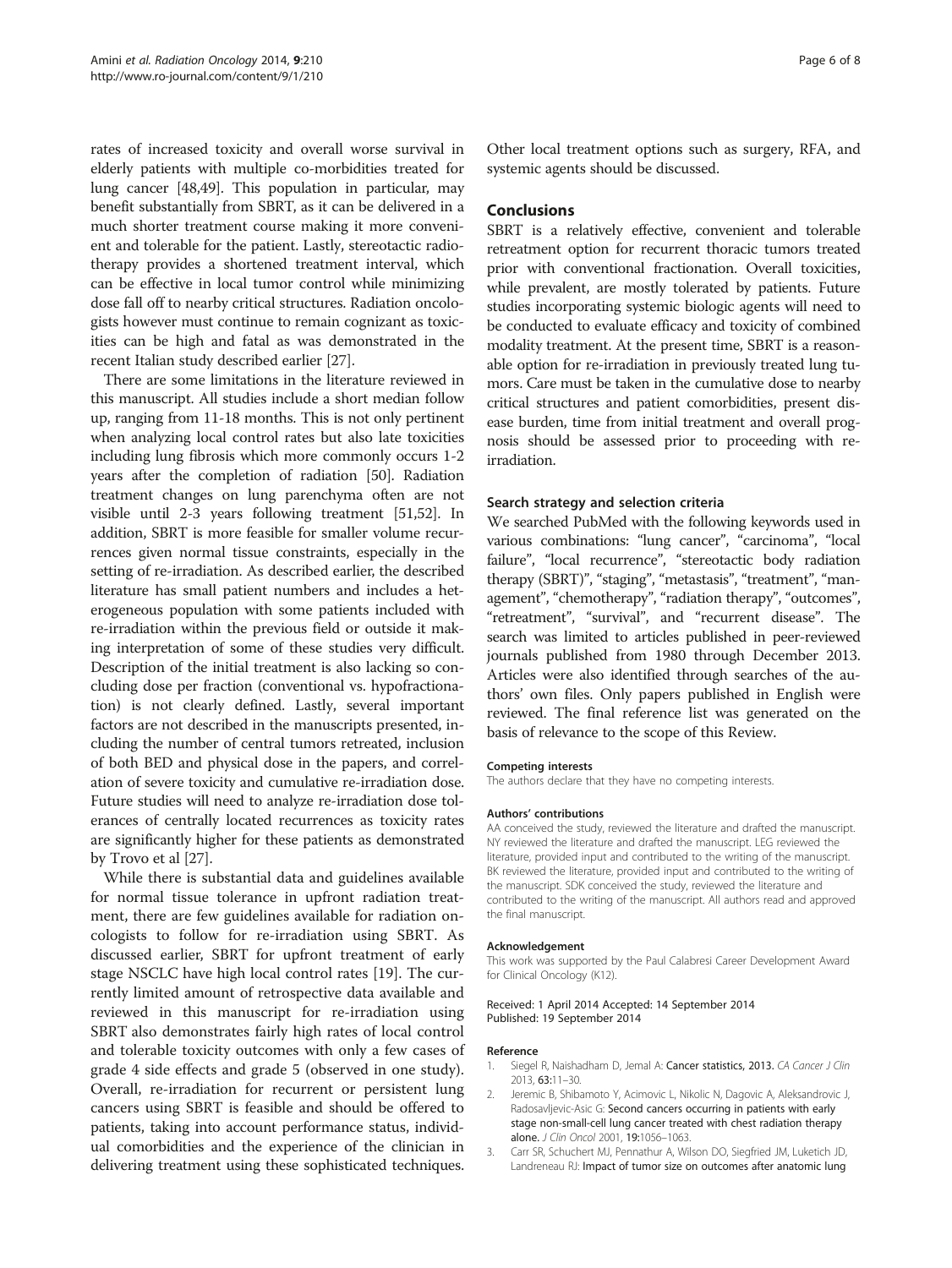<span id="page-6-0"></span>resection for stage 1A non-small cell lung cancer based on the current staging system. J Thorac Cardiovasc Surg 2012, 143:390–397.

- 4. Le Chevalier T, Arriagada R, Quoix E, Ruffie P, Martin M, Tarayre M, Lacombe-Terrier MJ, Douillard JY, Laplanche A: Radiotherapy alone versus combined chemotherapy and radiotherapy in nonresectable non-small-cell lung cancer: first analysis of a randomized trial in 353 patients. J Natl Cancer Inst 1991, 83:417–423.
- 5. Leksell L: Stereotactic radiosurgery. J Neurol Neurosurg Psychiatry 1983, 46:797–803.
- 6. Zhang J, Yang F, Li B, Liu J, Huang W, Wang D, Yi Y, Wang J: Which is the optimal biologically effective dose of stereotactic body radiotherapy for Stage I non-small-cell lung cancer? A meta-analysis. Int J Radiat Oncol Biol Phys 2011, 81:e305–e316.
- 7. Martel MK, Ten Haken RK, Hazuka MB, Kessler ML, Strawderman M, Turrisi AT, Lawrence TS, Fraass BA, Lichter AS: Estimation of tumor control probability model parameters from 3-D dose distributions of non-small cell lung cancer patients. Lung Cancer 1999, 24:31-37.
- Fairchild A, Harris K, Barnes E, Wong R, Lutz S, Bezjak A, Cheung P, Chow E: Palliative thoracic radiotherapy for lung cancer: a systematic review. J Clin Oncol 2008, 26:4001–4011.
- 9. Onishi H, Araki T, Shirato H, Nagata Y, Hiraoka M, Gomi K, Yamashita T, Niibe Y, Karasaw K, Hayakawa K, Takai Y, Kimura T, Hirokawa Y, Takeda A, Ouchi A, Hareyama M, Kokubo M, Hara R, Itami J, Yamada K: Stereotactic hypofractionated high-dose irradiation for stage I nonsmall cell lung carcinoma: clinical outcomes in 245 subjects in a Japanese multiinstitutional study. Cancer 2004, 101:1623–1631.
- 10. Kavanagh BD, Timmerman RD: Stereotactic body radiation therapy. Philadelphia: Lippincott Williams & Wilkins; 2005.
- 11. Noble J, Ellis PM, Mackay JA, Evans WK: Second-line or subsequent systemic therapy for recurrent or progressive non-small cell lung cancer: a systematic review and practice guideline. J Thorac Oncol 2006, 1:1042–1058.
- 12. Heron DE, Ferris RL, Karamouzis M, Andrade RS, Deeb EL, Burton S, Gooding WE, Branstetter BF, Mountz JM, Johnson JT, Argiris A, Grandis JR, Lai SY: Stereotactic body radiotherapy for recurrent squamous cell carcinoma of the head and neck: results of a phase I dose-escalation trial. Int J Radiat Oncol Biol Phys 2009, 75:1493–1500.
- 13. Roh KW, Jang JS, Kim MS, Sun DI, Kim BS, Jung SL, Kang JH, Yoo EJ, Yoon SC, Jang HS, Chung SM, Kim YS: Fractionated stereotactic radiotherapy as reirradiation for locally recurrent head and neck cancer. Int J Radiat Oncol Biol Phys 2009, 74:1348–1355.
- 14. Timmerman RD, Kavanagh BD, Cho LC, Papiez L, Xing L: Stereotactic body radiation therapy in multiple organ sites. J Clin Oncol 2007, 25:947-952.
- 15. Timmerman R, Papiez L, McGarry R, Likes L, DesRosiers C, Frost S, Williams M: Extracranial stereotactic radioablation: results of a phase I study in medically inoperable stage I non-small cell lung cancer. Chest 2003, 124:1946–1955.
- 16. Xia T, Li H, Sun Q, Wang Y, Fan N, Yu Y, Li P, Chang JY: Promising clinical outcome of stereotactic body radiation therapy for patients with inoperable Stage I/II non-small-cell lung cancer. Int J Radiat Oncol Biol Phys 2006, 66:117-125.
- 17. Nagata Y, Takayama K, Matsuo Y, Matsuo Y, Norihisa Y, Mizowaki T, Sakamoto M, Mitsumori M, Shibuya K, Araki N, Yano S, Hiraoka M: Clinical outcomes of a phase I/II study of 48 Gy of stereotactic body radiotherapy in 4 fractions for primary lung cancer using a stereotactic body frame. Int J Radiat Oncol Biol Phys 2005, 63:1427–1431.
- 18. Timmerman R, McGarry R, Yiannoutsos C, Papiez L, Tudor K, DeLuca J, Ewing M, Abdulrahman R, DesRosiers C, Williams M, Fletcher J: Excessive toxicity when treating central tumors in a phase II study of stereotactic body radiation therapy for medically inoperable early-stage lung cancer. J Clin Oncol 2006, 24:4833–4839.
- 19. Timmerman R, Paulus R, Galvin J, Michalski J, Straube W, Bradley J, Fakiris A, Bezjak A, Videtic G, Johnstone D, Fowler J, Gore E, Choy H: Stereotactic body radiation therapy for inoperable early stage lung cancer. JAMA 2010, 303:1070–1076.
- 20. Mantel F, Flentje M, Guckenberger M: Stereotactic body radiation therapy in the re-irradiation situation–a review. Radiat Oncol 2013, 8:7.
- 21. Kelly P, Balter PA, Rebueno N, Sharp HJ, Liao Z, Komaki R, Chang JY: Stereotactic body radiation therapy for patients with lung cancer previously treated with thoracic radiation. Int J Radiat Oncol Biol Phys 2010, 78:1387-1393.
- 22. Trakul N, Harris JP, Le QT, Hara WY, Maxim PG, Loo BW Jr, Diehn M: Stereotactic ablative radiotherapy for reirradiation of locally recurrent lung tumors. J Thorac Oncol 2012, 7:1462–1465.
- 23. Reyngold M, Wu AJ, McLane A, Zhang Z, Hsu M, Stein NF, Zhou Y, Ho AY, Rosenzweig KE, Yorke ED, Rimner A: Toxicity and outcomes of thoracic re-irradiation using stereotactic body radiation therapy (SBRT). Radiat Oncol 2013, 8:99.
- 24. Coon D, Gokhale AS, Burton SA, Heron DE, Ozhasoglu C, Christie N: Fractionated stereotactic body radiation therapy in the treatment of primary, recurrent, and metastatic lung tumors: the role of positron emission tomography/computed tomography-based treatment planning. Clin Lung Cancer 2008, 9:217–221.
- 25. Ester EC, Jones DA, Vernon MR, Yuan J, Weaver RD, Shanley RM, Andrade RS, Cho LC: Lung reirradiation with stereotactic body radiotherapy (SBRT). J Radiosurg & SBRT 2013, 2:325–331.
- 26. Seung SK, Solhjem M: Salvage SBRT for previously irradiated lung cancer. J Cancer Ther 2011, 2:190–195.
- 27. Trovo M, Minatel E, Durofil E, Polasel J, Avanzo M, Baresic T, Bearz A Del Conte A, Franchin G, Gobitti C, Rumeileh IA, Trovo MG: Stereotactic body radiation therapy for re-irradiation of persistent or recurrent non-small cell lung cancer. Int J Radiat Oncol Biol Phys 2014, 88:1114-1119.
- 28. Simone CB 2nd, Wildt B, Haas AR, Pope G, Rengan R, Hahn SM: Stereotactic body radiation therapy for lung cancer. Chest 2013, 143:1784–1790.
- 29. Liu H, Zhang X, Vinogradskiy YY, Swisher SG, Komaki R, Chang JY: Predicting radiation pneumonitis after stereotactic ablative radiation therapy in patients previously treated with conventional thoracic radiation therapy. Int J Radiat Oncol Biol Phys 2012, 84:1017–1023.
- 30. Evans JD, Gomez DR, Amini A, Rebueno N, Allen PK, Martel MK, Rineer JM, Ang KK, McAvoy S, Cox JD, Komaki R, Welsh JW: Aortic dose constraints when reirradiating thoracic tumors. Radiother Oncol 2013, 106:327–332.
- 31. Hiraki T, Gobara H, Iguchi T, Fujiwara H, Matsui Y, Kanazawa S: Radiofrequency ablation for early-stage nonsmall cell lung cancer. Biomed Res Int 2014, 2014:152087.
- 32. MacManus M, Nestle U, Rosenzweig KE, Carrio I, Messa C, Belohlavek O, Danna M, Inoue T, Deniaud-Alexandre E, Schipani S, Watanabe N, Dondi M, Jeremic B: Use of PET and PET/CT for radiation therapy planning: IAEA expert report 2006-2007. Radiother Oncol 2009, 91:85–94.
- 33. Nestle U, Kremp S, Grosu AL: Practical integration of [18F]-FDG-PET and PET-CT in the planning of radiotherapy for non-small cell lung cancer (NSCLC): the technical basis, ICRU-target volumes, problems, perspectives. Radiother Oncol 2006, 81:209–225.
- 34. Wang YC, Tseng HL, Lin YH, Kao CH, Huang WC, Huang TC: Improvement of internal tumor volumes of non-small cell lung cancer patients for radiation treatment planning using interpolated average CT in PET/CT. PLoS One 2013, 8:e64665.
- 35. Pommier P, Touboul E, Chabaud S, Dussart S, Le Pechoux C, Giammarile F, Carrie C: Impact of (18) F-FDG PET on treatment strategy and 3D radiotherapy planning in non-small cell lung cancer: a prospective multicenter study. AJR Am J Roentgenol 2010, 195:350–355.
- 36. Machtay M, Duan F, Siegel BA, Snyder BS, Gorelick JJ, Reddin JS, Munden R, Johnson DW, Wilf LH, DeNittis A, Sherwin N, Cho KH, Videtic G, Neumann DR, Komaki R, Macapinlac H, Bradley JD, Alavi A: Prediction of survival by [18F] fluorodeoxyglucose positron emission tomography in patients with locally advanced non-small-cell lung cancer undergoing definitive chemoradiation therapy: results of the ACRIN 6668/RTOG 0235 trial. J Clin Oncol 2013, 31:3823–3830.
- 37. Inoue T, Kim EE, Komaki R, Wong FC, Bassa P, Wong WH, Yang DJ, Endo K, Podoloff DA: Detecting recurrent or residual lung cancer with FDG-PET. J Nucl Med 1995, 36:788–793.
- 38. Bradley J, Thorstad WL, Mutic S, Miller TR, Dehdashti F, Siegel BA, Bosch W, Bertrand RJ: Impact of FDG-PET on radiation therapy volume delineation in non-small-cell lung cancer. Int J Radiat Oncol Biol Phys 2004, 59:78-86.
- 39. Keall P: 4-dimensional computed tomography imaging and treatment planning. Semin Radiat Oncol 2004, 14:81–90.
- 40. Christodoulou M, Bayman N, McCloskey P, Rowbottom C, Faivre-Finn C: New radiotherapy approaches in locally advanced non-small cell lung cancer. Eur J Cancer 2014, 50:525–534.
- 41. Gunderson LL, Tepper J: Clinical Radiation Oncology. 3rd edition. Philadelphia: Elsevier Health Sciences; 2011.
- 42. Wulf J, Hadinger U, Oppitz U, Thiele W, Flentje M: Impact of target reproducibility on tumor dose in stereotactic radiotherapy of targets in the lung and liver. Radiother Oncol 2003, 66:141-150.
- 43. Vinogradskiy Y, Castillo R, Castillo E, Tucker SL, Liao Z, Guerrero T, Martel MK: Use of 4-dimensional computed tomography-based ventilation imaging